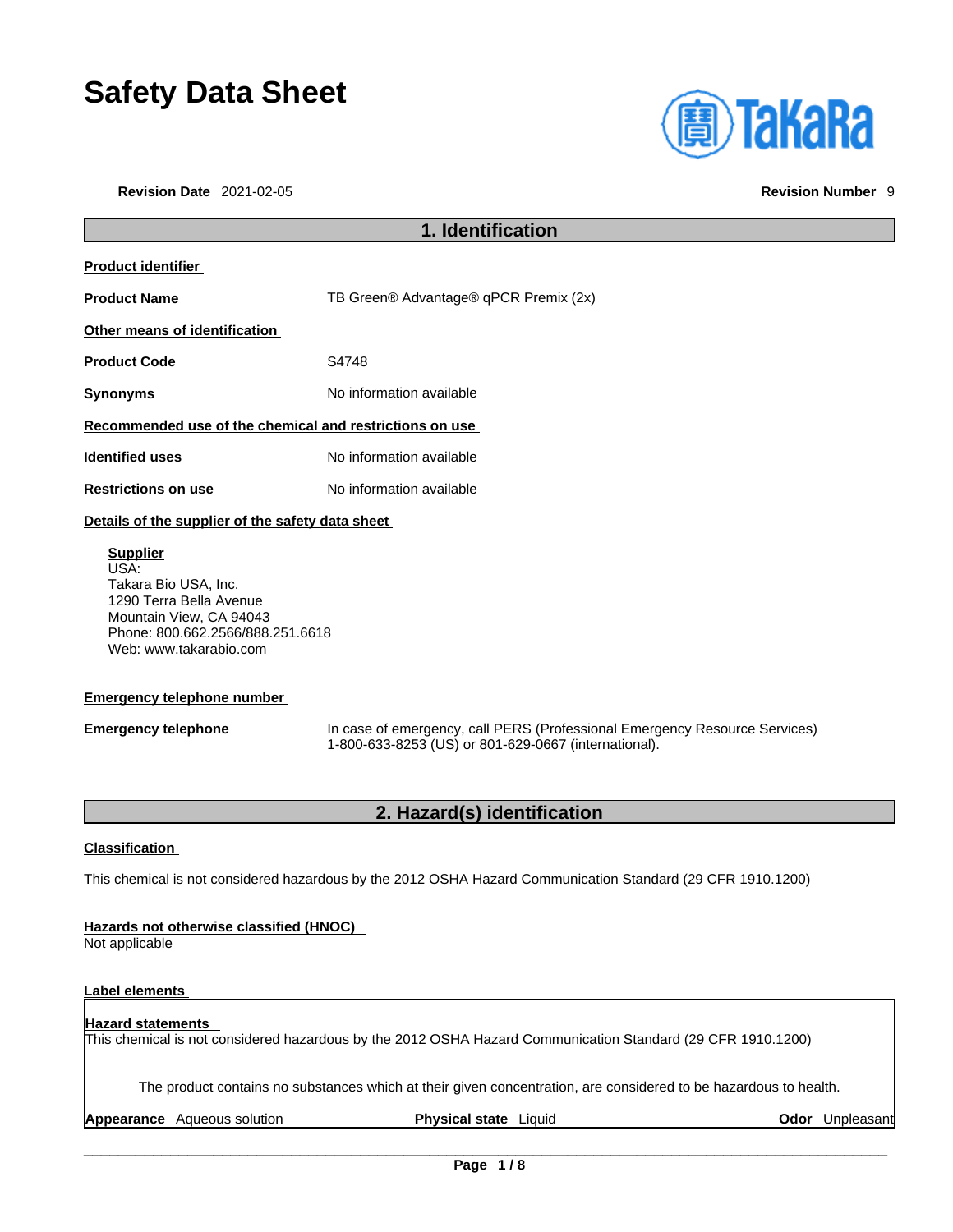### **Other information**

No information available.

## **3. Composition/information on ingredients**

### **Substance**

Not applicable.

### **Mixture**

| ים ה<br>mm<br>.:nei<br>nıcaı name | No                   | $\Omega$<br>$\sim$<br>77 C<br>70 | secret<br>aa |
|-----------------------------------|----------------------|----------------------------------|--------------|
| Bivcerol                          | $ \sim$<br>.<br>-רור |                                  |              |

|  |  | 4. First-aid measures |
|--|--|-----------------------|
|--|--|-----------------------|

### **Description of first aid measures**

| <b>Inhalation</b> | Remove to fresh air.                                                                                                    |
|-------------------|-------------------------------------------------------------------------------------------------------------------------|
| Eye contact       | Rinse thoroughly with plenty of water for at least 15 minutes, lifting lower and upper eyelids.<br>Consult a physician. |
| Skin contact      | Wash skin with soap and water.                                                                                          |
| Ingestion         | Clean mouth with water and drink afterwards plenty of water.                                                            |
|                   |                                                                                                                         |

### **Most important symptoms and effects, both acute and delayed**

**Symptoms** No information available.

### **Indication of any immediate medical attention and special treatment needed**

**Note to physicians** Treat symptomatically.

## **5. Fire-fighting measures**

| <b>Suitable Extinguishing Media</b>                                    | Use extinguishing measures that are appropriate to local circumstances and the<br>surrounding environment. |
|------------------------------------------------------------------------|------------------------------------------------------------------------------------------------------------|
| <b>Large Fire</b>                                                      | CAUTION: Use of water spray when fighting fire may be inefficient.                                         |
| Unsuitable extinguishing media                                         | Do not scatter spilled material with high pressure water streams.                                          |
| Specific hazards arising from the<br>chemical                          | No information available.                                                                                  |
| <b>Explosion Data</b><br><b>Sensitivity to mechanical impact None.</b> |                                                                                                            |
| Sensitivity to static discharge                                        | None.                                                                                                      |
| Special protective equipment for                                       | Firefighters should wear self-contained breathing apparatus and full firefighting turnout                  |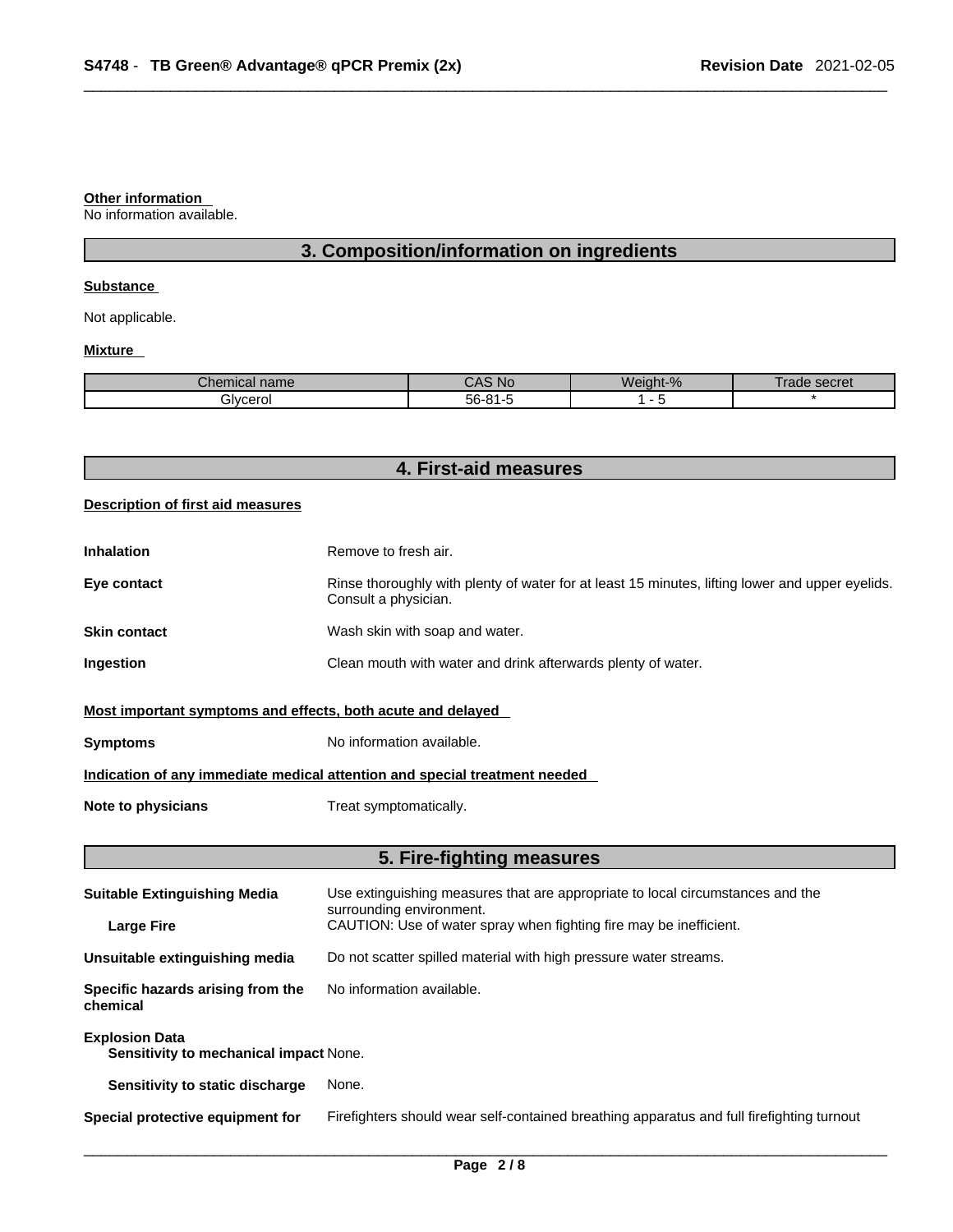fire-fighters **gear.** Use personal protection equipment.

### **6. Accidental release measures**

|  |  | Personal precautions, protective equipment and emergency procedures |  |  |  |
|--|--|---------------------------------------------------------------------|--|--|--|
|  |  |                                                                     |  |  |  |

**Personal precautions** Ensure adequate ventilation.

| Methods and material for containment and cleaning up |                                                       |  |
|------------------------------------------------------|-------------------------------------------------------|--|
| <b>Methods for containment</b>                       | Prevent further leakage or spillage if safe to do so. |  |
| Methods for cleaning up                              | Pick up and transfer to properly labeled containers.  |  |

## **7. Handling and storage**

### **Precautions for safe handling**

**Advice on safe handling** Handle in accordance with good industrial hygiene and safety practice.

### **Conditions for safe storage, including any incompatibilities**

**Storage Conditions** Keep container tightly closed in a dry and well-ventilated place.

### **8. Exposure controls/personal protection**

### **Control parameters**

### **Exposure Limits**

| Chemical name | <b>ACGIH TLV</b> | <b>OSHA PEL</b>                    | <b>NIOSH</b> |
|---------------|------------------|------------------------------------|--------------|
| Glycerol      |                  | TWA: $15 \text{ mg/m}^3$           |              |
| $56 - 81 - 5$ |                  | TWA: $5 \text{ mg/m}^3$            |              |
|               |                  | (vacated) TWA: $10 \text{ mg/m}^3$ |              |
|               |                  | (vacated) TWA: $5 \text{ mg/m}^3$  |              |

### **Appropriate engineering controls**

| <b>Engineering controls</b> | Showers              |
|-----------------------------|----------------------|
|                             | Eyewash stations     |
|                             | Ventilation systems. |

### **Individual protection measures, such as personal protective equipment**

| <b>Eye/face protection</b>    | No special protective equipment required.                                                                                                                                   |
|-------------------------------|-----------------------------------------------------------------------------------------------------------------------------------------------------------------------------|
| Skin and body protection      | No special protective equipment required.                                                                                                                                   |
| <b>Respiratory protection</b> | No protective equipment is needed under normal use conditions. If exposure limits are<br>exceeded or irritation is experienced, ventilation and evacuation may be required. |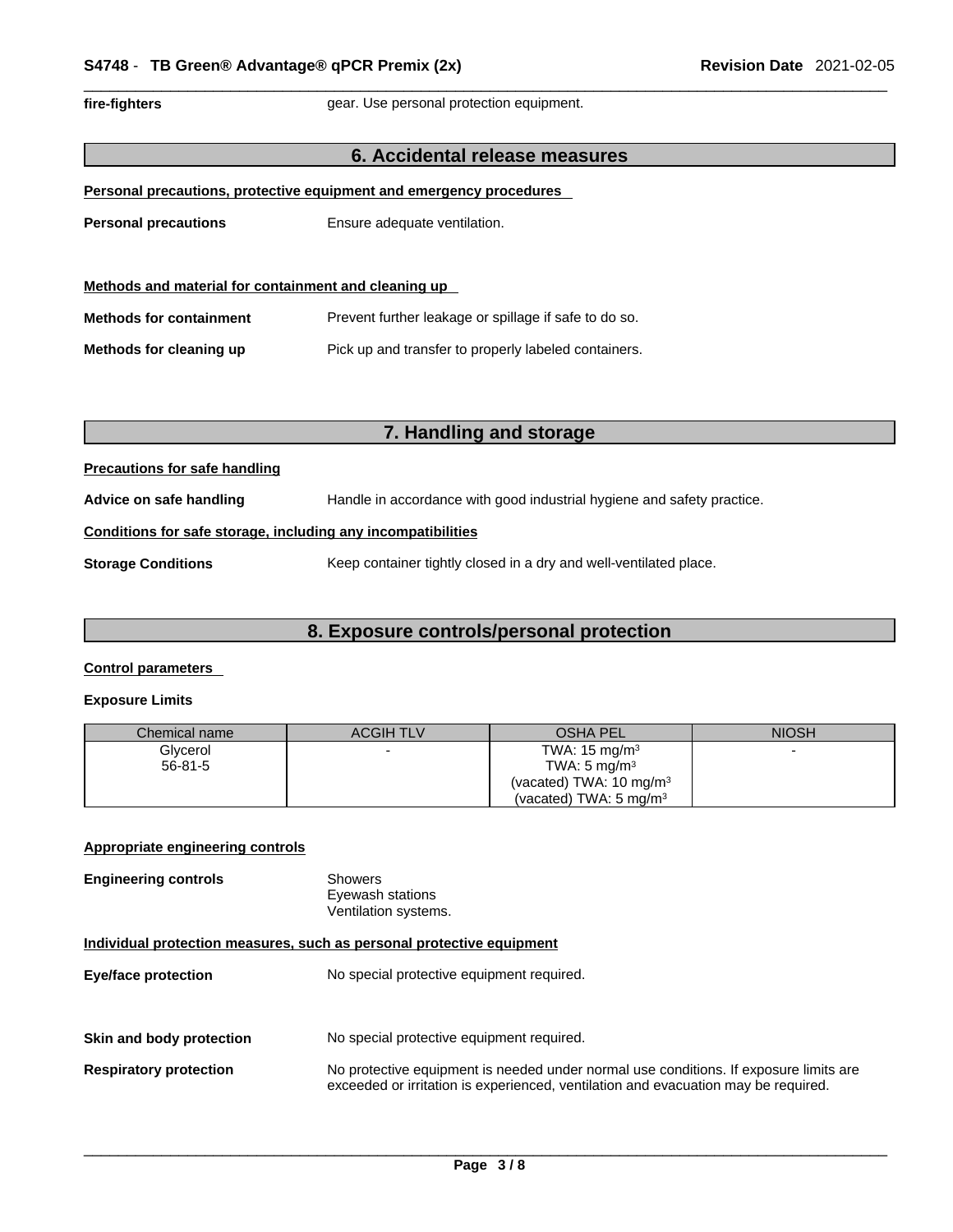**General hygiene considerations** Handle in accordance with good industrial hygiene and safety practice.

## **9. Physical and chemical properties**

| Information on basic physical and chemical properties |                                 |                  |
|-------------------------------------------------------|---------------------------------|------------------|
| <b>Physical state</b>                                 | Liquid                          |                  |
| Appearance                                            | Aqueous solution                |                  |
| Color                                                 | No information available        |                  |
| Odor                                                  | Unpleasant                      |                  |
| <b>Odor Threshold</b>                                 | No information available        |                  |
|                                                       |                                 |                  |
| <b>Property</b>                                       | Values                          | Remarks • Method |
| рH                                                    |                                 | None known       |
| Melting point / freezing point                        | No data available               | None known       |
| Boiling point/boiling range (°C)                      | No data available               | None known       |
| <b>Flash point</b>                                    | No data available               | Open cup         |
| <b>Evaporation Rate</b>                               | no data available               | None known       |
| Flammability (solid, gas)                             | no data available               | None known       |
| <b>Flammability Limit in Air</b>                      |                                 | None known       |
| <b>Upper flammability limit:</b>                      | No data available               |                  |
| Lower flammability limit:                             | No data available               |                  |
| Vapor pressure                                        | no data available               | None known       |
| <b>Vapor density</b>                                  | No data available               | None known       |
| <b>Relative density</b>                               |                                 | None known       |
| <b>Water solubility</b>                               | No data available               | None known       |
| Solubility in other solvents                          | no data available               | None known       |
| <b>Partition coefficient</b>                          | no data available               | None known       |
| <b>Autoignition temperature</b>                       | 215 °C / 419 °F                 | None known       |
| <b>Decomposition temperature</b>                      |                                 | None known       |
| <b>Kinematic viscosity</b>                            | No data available               | None known       |
| <b>Dynamic Viscosity</b>                              | no data available               | None known       |
|                                                       |                                 |                  |
| <b>Other information</b>                              |                                 |                  |
| <b>Explosive properties</b>                           | No information available        |                  |
| <b>Oxidizing properties</b>                           | No information available        |                  |
| <b>Softening point</b>                                | No information available        |                  |
| <b>Molecular Weight</b>                               | No information available        |                  |
| <b>VOC Content (%)</b>                                | No information available        |                  |
| <b>Liquid Density</b>                                 | No information available        |                  |
| <b>Bulk Density</b>                                   | No information available        |                  |
|                                                       |                                 |                  |
|                                                       | 10. Stability and reactivity    |                  |
| <b>Reactivity</b>                                     | No information available.       |                  |
|                                                       |                                 |                  |
| <b>Chemical stability</b>                             | Stable under normal conditions. |                  |
| <b>Possibility of hazardous reactions</b>             | None under normal processing.   |                  |

**Conditions to Avoid** None known based on information supplied.

**Incompatible materials** None known based on information supplied.

**Hazardous decomposition products** None known based on information supplied.

## **11. Toxicological information**

**Information on likely routes of exposure**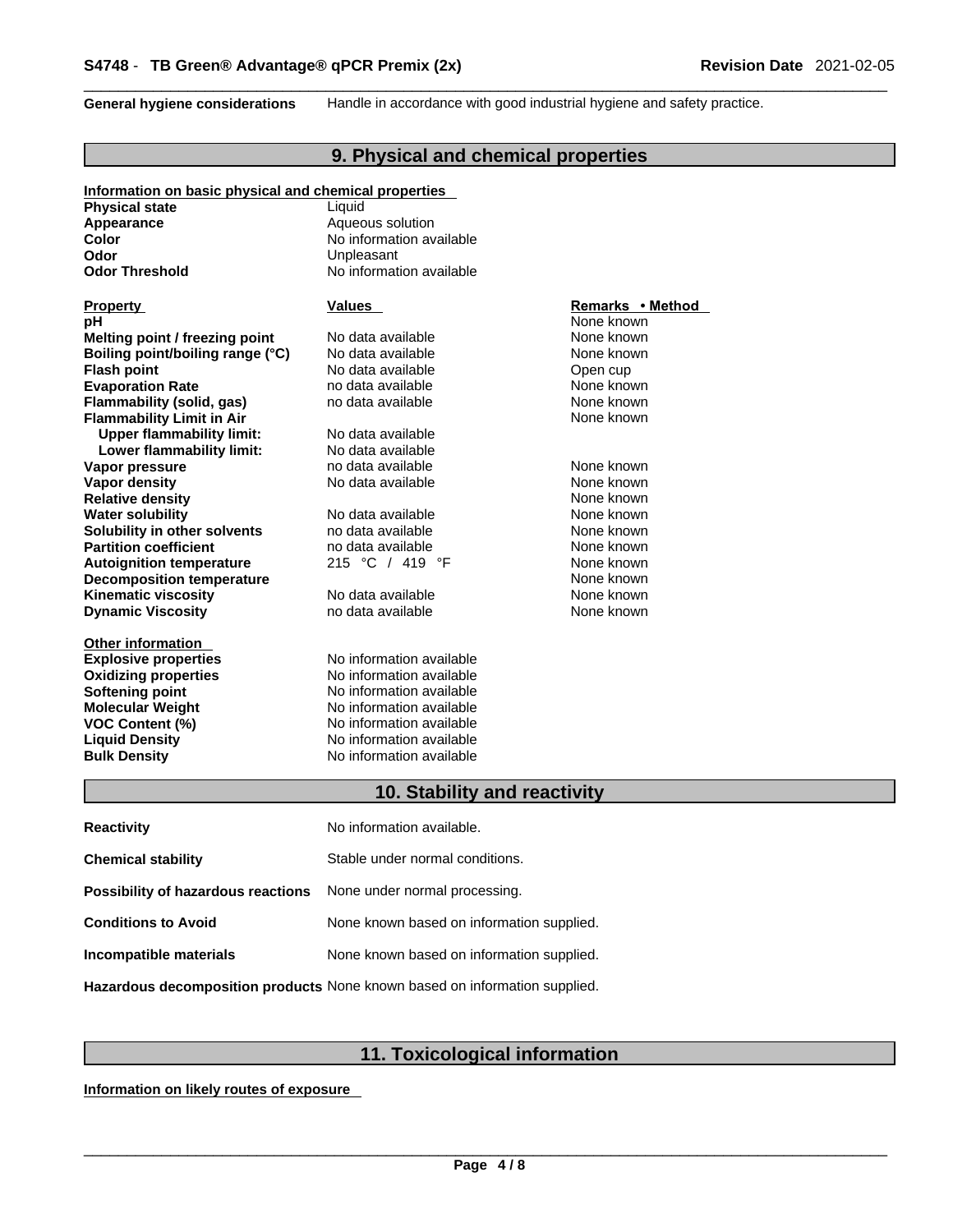| <b>Inhalation</b>   | Specific test data for the substance or mixture is not available. |
|---------------------|-------------------------------------------------------------------|
| Eye contact         | Specific test data for the substance or mixture is not available. |
| <b>Skin contact</b> | Specific test data for the substance or mixture is not available. |
| Ingestion           | Specific test data for the substance or mixture is not available. |

**<u>Symptoms related to the physical, chemical and toxicological characteristics</u>** 

**Symptoms** No information available.

**Acute toxicity**

**Numerical measures of toxicity**

**The following values are calculated based on chapter 3.1 of the GHS document ATEmix (inhalation-dust/mist)** 211.7462 mg/l

**Component Information**

| Chemical name | Oral LD50          | Dermal LD50       | Inhalation LC50          |
|---------------|--------------------|-------------------|--------------------------|
| Glycerol      | Rat<br>12600 mg/kg | Rabbit<br>10 g/kg | Rat ) 4 h<br>$2.75$ ma/L |
| $56 - 81 - 5$ |                    |                   |                          |

### **Delayed and immediate effects as well as chronic effects from short and long-term exposure**

| <b>Skin corrosion/irritation</b>  | No information available.               |  |
|-----------------------------------|-----------------------------------------|--|
| Serious eye damage/eye irritation | No information available.               |  |
| Respiratory or skin sensitization | No information available.               |  |
| Germ cell mutagenicity            | No information available.               |  |
| Carcinogenicity                   | No information available.               |  |
| <b>Reproductive toxicity</b>      | No information available.               |  |
| <b>STOT - single exposure</b>     | No information available.               |  |
| <b>STOT - repeated exposure</b>   | No information available.               |  |
| <b>Target organ effects</b>       | Kidney, Respiratory system, Eyes, Skin. |  |
| <b>Aspiration hazard</b>          | No information available.               |  |
| Other adverse effects             | No information available.               |  |
| <b>Interactive effects</b>        | No information available.               |  |

## **12. Ecological information**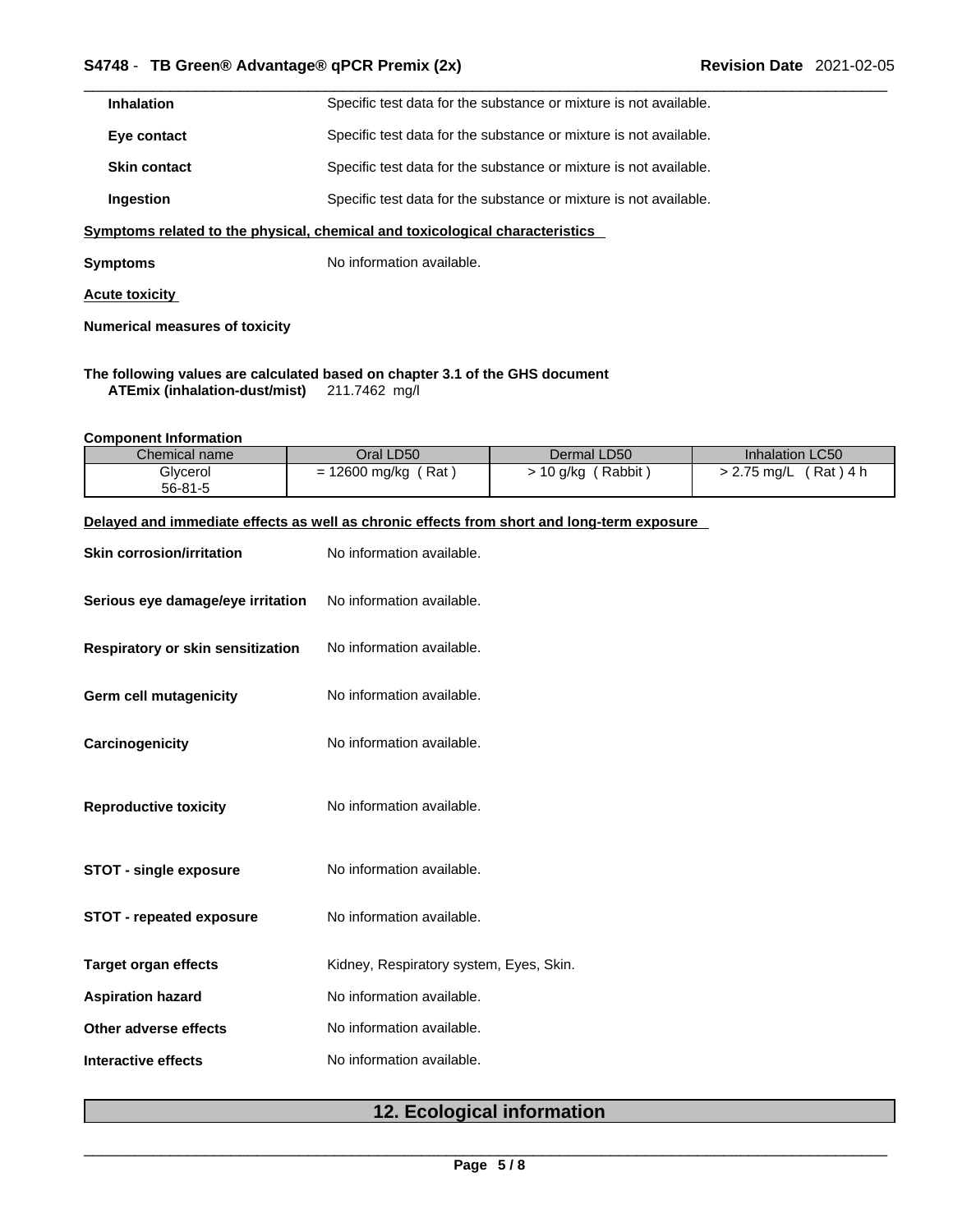### **Ecotoxicity**

| Chemical name<br>Fish<br>Algae/aquatic plants<br>Toxicity to<br>Crustacea<br>microorganisms<br>51 - 57: 96 h<br>Glycerol<br>56-81-5<br>Oncorhynchus mykiss<br>mL/L LC50 static<br>No information available.<br><b>Persistence and degradability</b> |                                                                                      |  |  |  |  |  |
|-----------------------------------------------------------------------------------------------------------------------------------------------------------------------------------------------------------------------------------------------------|--------------------------------------------------------------------------------------|--|--|--|--|--|
|                                                                                                                                                                                                                                                     |                                                                                      |  |  |  |  |  |
|                                                                                                                                                                                                                                                     |                                                                                      |  |  |  |  |  |
|                                                                                                                                                                                                                                                     |                                                                                      |  |  |  |  |  |
|                                                                                                                                                                                                                                                     |                                                                                      |  |  |  |  |  |
|                                                                                                                                                                                                                                                     |                                                                                      |  |  |  |  |  |
|                                                                                                                                                                                                                                                     |                                                                                      |  |  |  |  |  |
|                                                                                                                                                                                                                                                     | <b>Bioaccumulation</b><br>There is no data for this product.                         |  |  |  |  |  |
| <b>Component Information</b>                                                                                                                                                                                                                        |                                                                                      |  |  |  |  |  |
| <b>Partition coefficient</b><br>Chemical name                                                                                                                                                                                                       |                                                                                      |  |  |  |  |  |
| $-1.76$<br>Glycerol<br>$56 - 81 - 5$                                                                                                                                                                                                                |                                                                                      |  |  |  |  |  |
| No information available.<br>Other adverse effects                                                                                                                                                                                                  |                                                                                      |  |  |  |  |  |
| 13. Disposal considerations                                                                                                                                                                                                                         |                                                                                      |  |  |  |  |  |
| <b>Waste treatment methods</b>                                                                                                                                                                                                                      |                                                                                      |  |  |  |  |  |
| Waste from residues/unused<br>environmental legislation.<br>products                                                                                                                                                                                | Dispose of in accordance with local regulations. Dispose of waste in accordance with |  |  |  |  |  |
| <b>Contaminated packaging</b><br>Do not reuse empty containers.                                                                                                                                                                                     |                                                                                      |  |  |  |  |  |
|                                                                                                                                                                                                                                                     |                                                                                      |  |  |  |  |  |
| 14. Transport information                                                                                                                                                                                                                           |                                                                                      |  |  |  |  |  |
| Not regulated<br><b>DOT</b>                                                                                                                                                                                                                         |                                                                                      |  |  |  |  |  |

| __          |               |
|-------------|---------------|
| <b>TDG</b>  | Not regulated |
| <b>MEX</b>  | Not regulated |
| ICAO (air)  | Not regulated |
| <b>IATA</b> | Not regulated |
| <b>IMDG</b> | Not regulated |
| <b>RID</b>  | Not regulated |
| <b>ADR</b>  | Not regulated |
| <b>ADN</b>  | Not regulated |
|             |               |

## **15. Regulatory information**

### **International Inventories**

### **TSCA** -.

\*Contact supplier for details. One or more substances in this product are either not listed on the US TSCA inventory, listed on the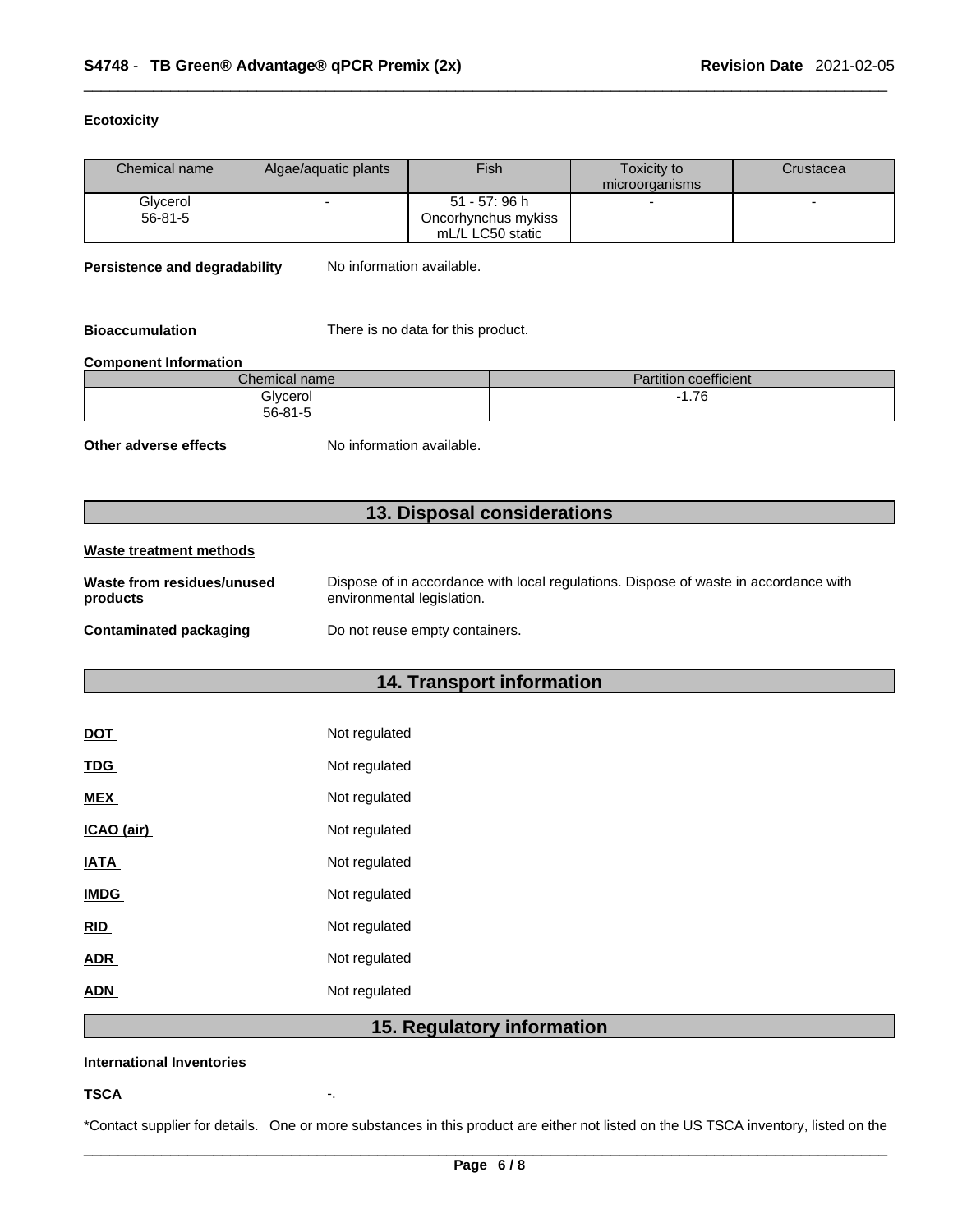confidential US TSCA inventory or are otherwise exempted from inventory listing requirements

| <b>DSL/NDSL</b>      |    |
|----------------------|----|
| <b>EINECS/ELINCS</b> |    |
| <b>ENCS</b>          |    |
| <b>IECSC</b>         | ٠  |
| KECL                 | ٠. |
| <b>PICCS</b>         | -  |
| <b>AICS</b>          |    |

### **Legend:**

 **TSCA** - United States Toxic Substances Control Act Section 8(b) Inventory

 **DSL/NDSL** - Canadian Domestic Substances List/Non-Domestic Substances List

 **EINECS/ELINCS** - European Inventory of Existing Chemical Substances/European List of Notified Chemical Substances

 **ENCS** - Japan Existing and New Chemical Substances

 **IECSC** - China Inventory of Existing Chemical Substances

 **KECL** - Korean Existing and Evaluated Chemical Substances

 **PICCS** - Philippines Inventory of Chemicals and Chemical Substances

 **AICS** - Australian Inventory of Chemical Substances

### **US Federal Regulations**

### **SARA 313**

Section 313 of Title III of the Superfund Amendments and Reauthorization Act of 1986 (SARA). This product does not contain any chemicals which are subject to the reporting requirements of the Act and Title 40 of the Code of Federal Regulations, Part 372.

### **SARA 311/312 Hazard Categories**

Should this product meet EPCRA 311/312 Tier reporting criteria at 40 CFR 370, refer to Section 2 of this SDS for appropriate classifications.

### **CWA** (Clean Water Act)

This product does not contain any substances regulated as pollutants pursuant to the Clean Water Act (40 CFR 122.21 and 40 CFR 122.42).

### **CERCLA**

This material, as supplied, does not contain any substances regulated as hazardous substances under the Comprehensive Environmental Response Compensation and Liability Act (CERCLA) (40 CFR 302) or the Superfund Amendments and Reauthorization Act (SARA) (40 CFR 355). There may be specific reporting requirements at the local, regional, or state level pertaining to releases of this material.

### **US State Regulations**

### **California Proposition 65**

This product does not contain any Proposition 65 chemicals.

### **U.S. State Right-to-Know Regulations**

This product does not contain any substances regulated under applicable state right-to-know regulations

### **U.S. EPA Label Information**

### **EPA Pesticide Registration Number** Not applicable

| <b>16. Other information</b>                                                 |                              |                                               |                                                   |
|------------------------------------------------------------------------------|------------------------------|-----------------------------------------------|---------------------------------------------------|
| <b>NFPA</b><br><b>Health hazards</b><br><b>HMIS</b><br><b>Health hazards</b> | Flammability<br>Flammability | <b>Instability</b><br><b>Physical hazards</b> | Special hazards -<br><b>Personal protection X</b> |